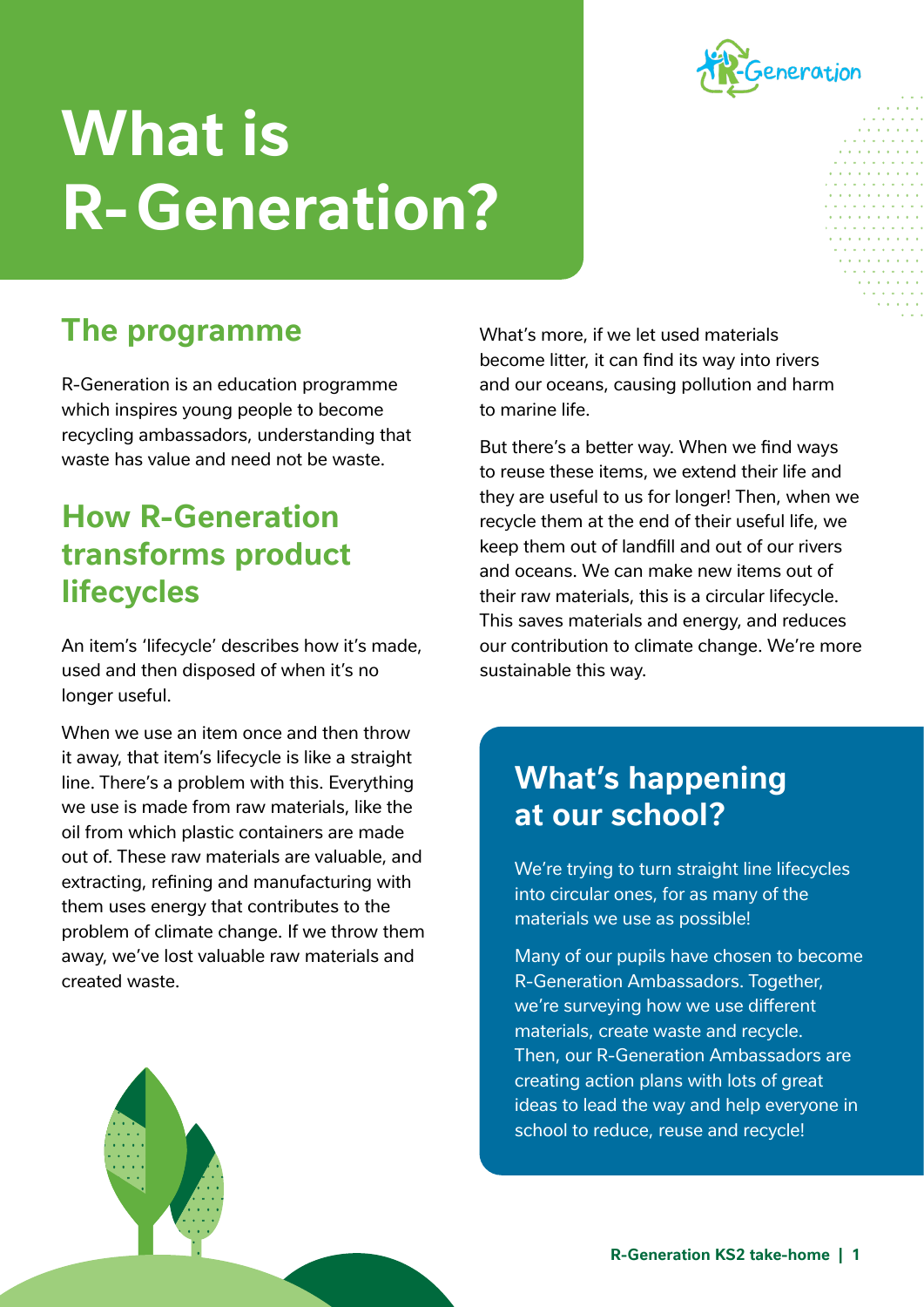

These puzzles and challenges will help you to carry out a simple check on how you recycle at home! Enjoy them together and see how many new ways you can find to reduce, reuse and recycle. Together, we hope to create a big impact and help R-Generation schools and families to be more sustainable.

| $\mathsf{S}$   | M           | Z            | K           | K            | $\mathsf{S}$ | E            | K            | X           | Y            | T            | E              | F            | G            | G            |
|----------------|-------------|--------------|-------------|--------------|--------------|--------------|--------------|-------------|--------------|--------------|----------------|--------------|--------------|--------------|
| Н              | S           | Q            | Y           | A            | Н            | $\mathbf v$  | H            | R           | M            | R            | Г              | A            | P            | $\mathbf{I}$ |
| D              | R           | A            | $\mathbf O$ | B            | D            | R            | A            | $\mathbf C$ | E            | I            | $\mathbf C$    | J            | W            | $\mathbf V$  |
| Y              | B           | K            | L           | U            | J            | $\mathsf{S}$ | E            | U           | B            | R            | Y              | T            | S            | $\mathbf C$  |
| Z              | $\mathsf J$ | $\mathbf O$  | H           | G            | Q            | U            | $\mathsf{S}$ | N           | G            | X            | $\mathbf C$    | D            | B            | Г            |
| X              | Κ           | F            | T           | F            | M            | Е            | $\mathsf{S}$ | E           | $\mathbf{I}$ | $\mathbf C$  | E              | F            | $\mathsf{R}$ | $\mathbf{I}$ |
| X              | T           | $\mathbf C$  | X           | T            | $\mathbf V$  | M            | N            | E           | $\mathbf O$  | A            | R              | S            | $\mathbf C$  | T            |
| D              | N           | W            | T           | $\mathbf{I}$ | L            | E            | J            | Τ           | $\mathbf{I}$ | $\mathbf V$  | T              | $\mathbf{I}$ | E            | T            |
| S              | $\mathbf O$ | M            | L           | $\mathbf O$  | R            | E            | L            | S           | Q            | $\mathbf O$  | T              | N            | N            | Е            |
| $\mathsf{C}$   | Q           | Z            | G           | A            | B            | Н            | M            | A           | $\mathbf O$  | S            | Y              | M            | $\mathbf O$  | R            |
| $\mathsf{U}$   | H           | B            | T           | T            | $\mathbf O$  | P            | M            | W           | A            | $\mathbf{I}$ | $\mathbf{I}$   | U            | K            | $\mathsf{C}$ |
| $\overline{1}$ | F           | $\mathbf{I}$ | W           | $\mathbf O$  | E            | E            | T            | L           | R            | E            | D              | U            | $\mathsf{C}$ | E            |
| Y              | $\mathbf O$ | I            | F           | $\mathbf O$  | Y            | E            | P            | J           | H            | N            | $\mathbf{I}$   | $\mathsf{C}$ | L            | W            |
| N              | B           | $\mathbf C$  | J           | X            | X            | W            | Н            | $\mathbf O$ | Τ            | D            | E              | X            | Z            | E            |
| K              | Q           | $\mathbf V$  | L           | A            | T            | E            | M            | J           | T            | B            | $\overline{1}$ | D            | A            | T            |

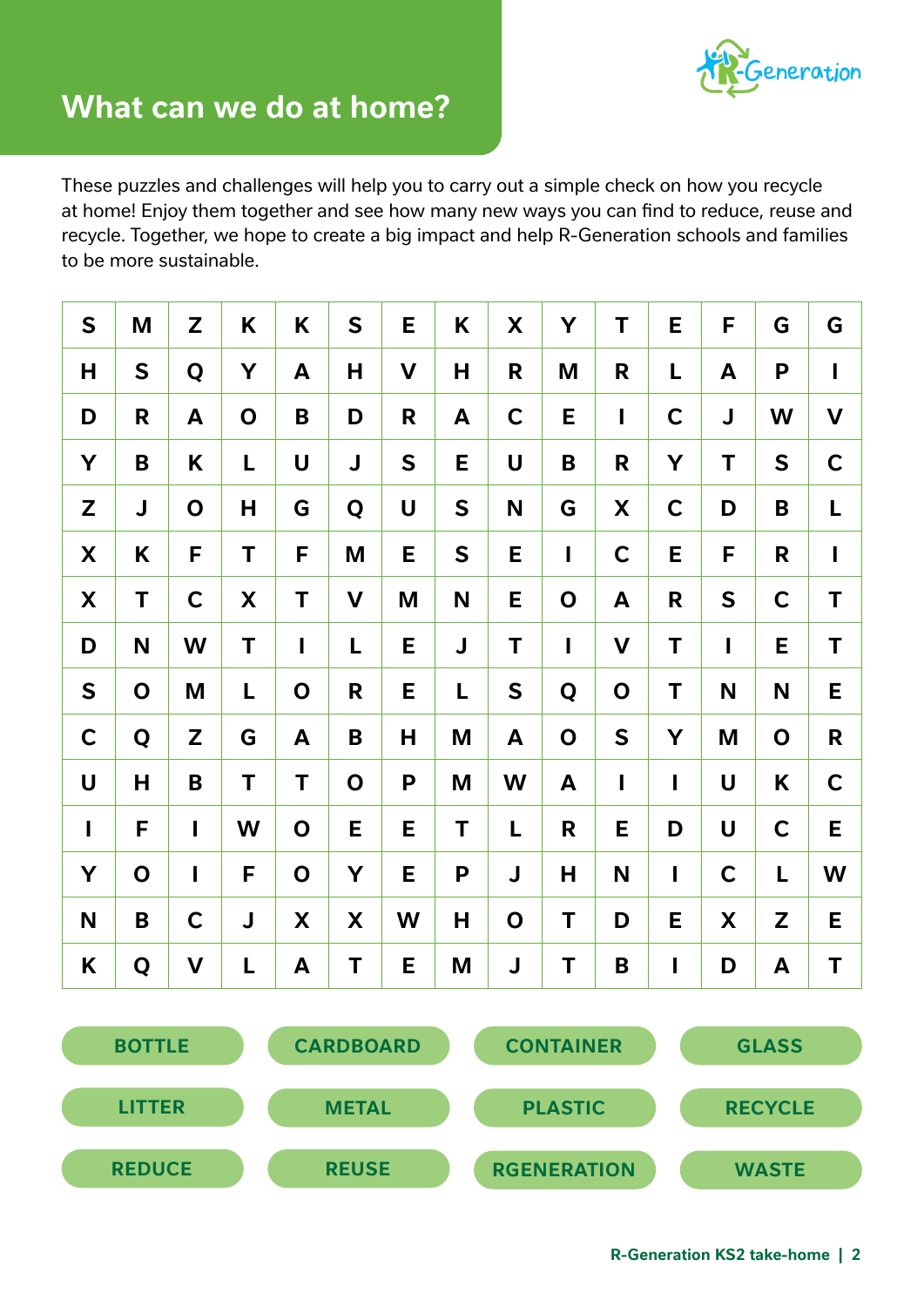# **Challenges**



# **Challenge 1 recycled art**

What kinds of art or modelling could you make out of clean, recyclable items? A robot? An animal? What about a decoration or ornament? You could try a new theme every week! Search 'recycled art' for inspiration. Don't forget to recycle your art once you've finished enjoying it.

# **Challenge 2 grow salads, herbs and flowers at home**

Turn clean, used food and drink containers into plant pots to grow your own salads, herbs or flowers at home. You'll need seeds and a little soil or potting compost. Don't use toiletry or cleaning product containers, though.

### **Challenge 3 aim for 100%**

See if you can recycle everything possible! Each person can take charge of one room and make sure that every item that could be recycled is sorted, rinsed (if necessary) and put in the correct recycling bin. Who can make sure that no recycling ends up as waste?

### **Challenge 4 reduce**

Take a look at your shopping and see what items you could buy with less or no packaging. For example, could you buy loose vegetables, or use a reusable vegetable bag? Make sure you're avoiding disposable items where possible.

## **Challenge 5 reuse**

Hold a family competition to find the most fun or unusual way to reuse a recyclable container. What new ways can you think of to extend its useful life before it's recycled?